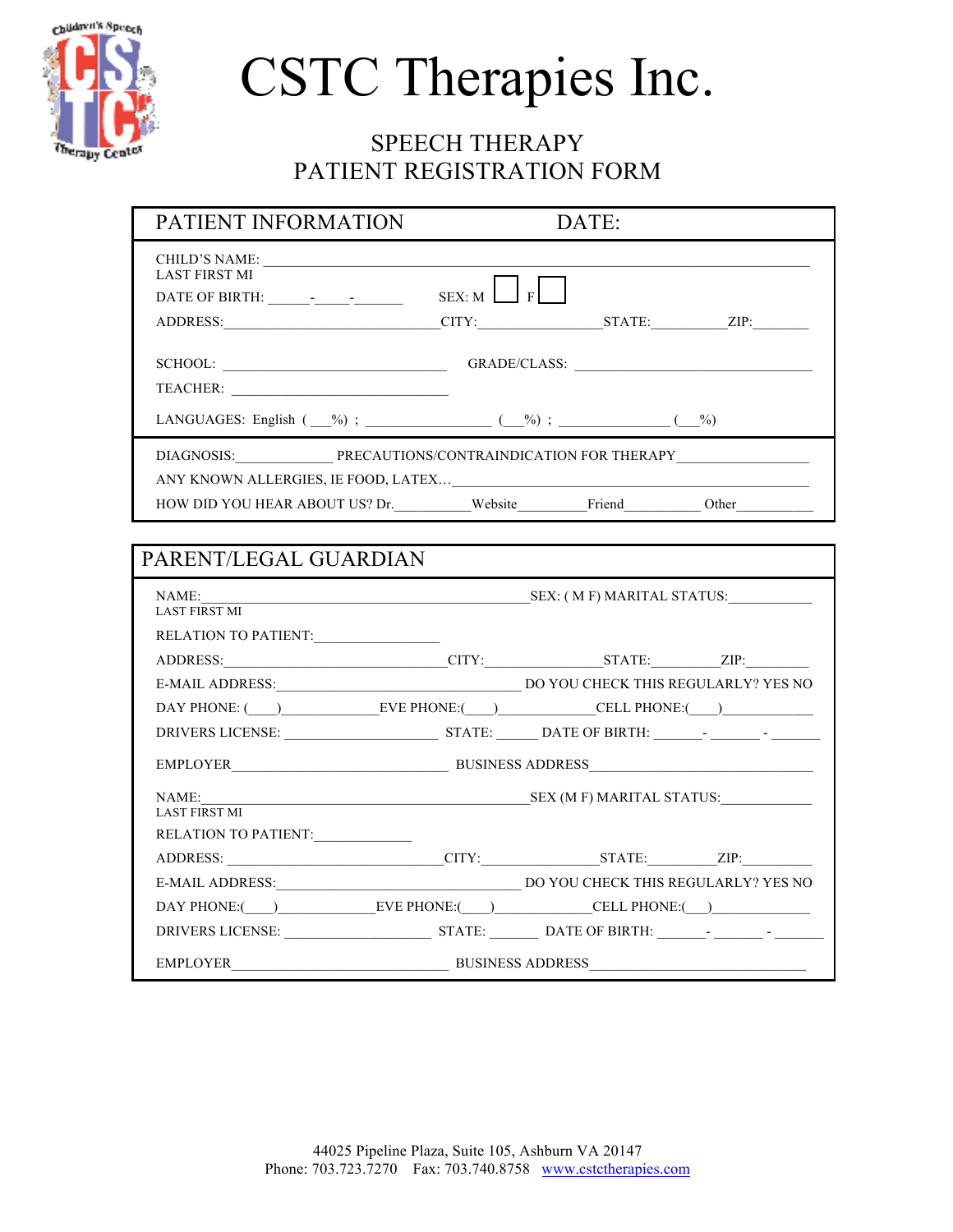| PATIENT'S PRIMARY PHYSICIAN  |       |        |      |
|------------------------------|-------|--------|------|
| PHYSICIAN NAME <sup>ds</sup> |       |        |      |
| <b>PRACTICE NAME:</b>        |       |        |      |
| <b>ADDRESS:</b>              | CITY: | STATE: | ZIP: |
| PHONE:                       | FAX:  |        |      |

| PRIMARY INSURANCE                                                                                                                                                                                                              |                                                                                           |       |
|--------------------------------------------------------------------------------------------------------------------------------------------------------------------------------------------------------------------------------|-------------------------------------------------------------------------------------------|-------|
|                                                                                                                                                                                                                                |                                                                                           |       |
|                                                                                                                                                                                                                                |                                                                                           |       |
|                                                                                                                                                                                                                                |                                                                                           |       |
| ADDRESS: New York Contract of the Contract of the Contract of the Contract of the Contract of the Contract of the Contract of the Contract of the Contract of the Contract of the Contract of the Contract of the Contract of  |                                                                                           |       |
| PHONE: $\begin{pmatrix} 1 & 1 & 1 \end{pmatrix}$                                                                                                                                                                               |                                                                                           |       |
| SUBSCRIBER I.D. #: _________________________________GROUP #: ____________________                                                                                                                                              |                                                                                           |       |
|                                                                                                                                                                                                                                |                                                                                           |       |
| <b>ACKNOWLEDGEMENTS</b>                                                                                                                                                                                                        |                                                                                           |       |
| HIPAA: Notice of Privacy Practice                                                                                                                                                                                              |                                                                                           |       |
| By signing this statement you are acknowledging that you have had the opportunity to receive CSTC                                                                                                                              |                                                                                           |       |
| Therapies Inc HIPAA Notice of Privacy Practices:                                                                                                                                                                               |                                                                                           |       |
| <b>PATIENT NAME</b>                                                                                                                                                                                                            |                                                                                           |       |
| (printed): example and the contract of the contract of the contract of the contract of the contract of the contract of the contract of the contract of the contract of the contract of the contract of the contract of the con |                                                                                           |       |
| Signature: $d$                                                                                                                                                                                                                 | the control of the control of the control of the control of the control of the control of | Date: |
| Parent/Legal Guardian or self                                                                                                                                                                                                  |                                                                                           |       |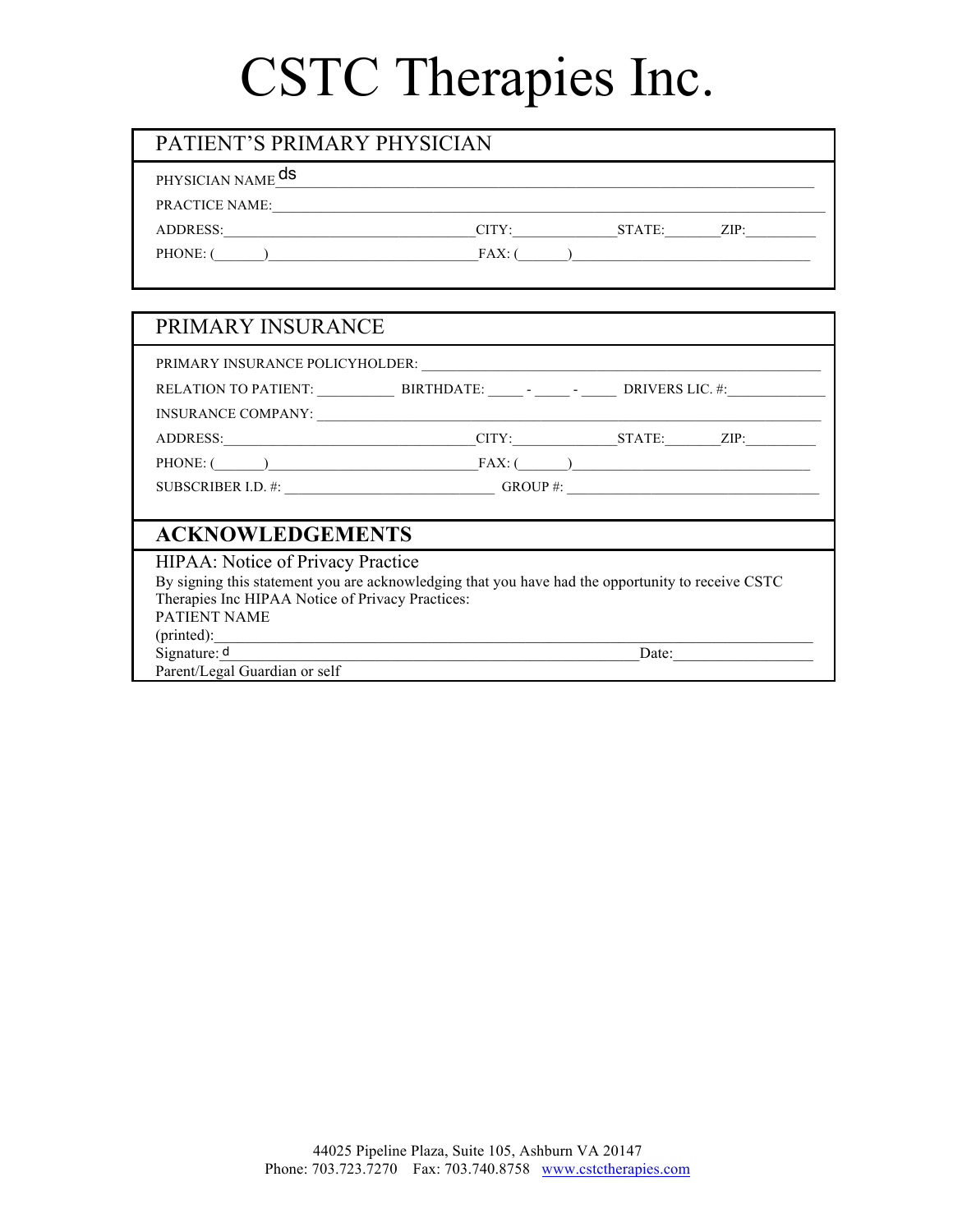

## **INSURANCE CERTIFICATION AND RELEASE AUTHORIZATION**

This is to certify that I, the same state of the surface CSTC Therapies Inc (CSTC) to apply for benefits for services rendered to me or my child by the speech pathologists, occupational therapists, and /or physical therapists at CSTC Therapies Inc. If payment is not made to CSTC for any reason, I understand and agree that I am responsible for payment in full for any/all services that I have received from CSTC Therapies Inc.

I further certify that the information I have provided concerning my insurance coverage is correct. I also realize that confirming coverage of insurance benefits is a courtesy done on my behalf by CSTC Therapies Inc. I understand and agree that I am ultimately responsible for checking with my insurance company/carrier as a follow-up, and that failure to do so may result in a lesser payment or no payment at all.

### **I understand and agree that any and all referral documentation and or information, if required by my insurance carrier, is MY RESPONSIBILITY to obtain and provide to CSTC Therapies Inc by no later than the date of my appointment.**

I further authorize CSTC Therapies Inc to release any information, including medical information for this or any related claims to any insurance company or reimbursing agency in order to determine benefits to which I may be entitled.

**I have read, understand, and agree to the above:** 

 $\mathcal{L}_\text{max}$  , and the set of the set of the set of the set of the set of the set of the set of the set of the set of the set of the set of the set of the set of the set of the set of the set of the set of the set of the

### **Signature of Responsible Party**

### *If the patient is under the age of 18, please complete the following:*

The undersigned is a parent/guardian of the patient and executes this form on their behalf:

Signature of parent/guardian

Please print name and relationship to patient

\_\_\_\_\_\_\_\_\_\_\_\_\_\_\_\_\_\_\_\_\_\_\_\_\_\_\_\_\_\_\_\_\_\_\_\_\_\_\_\_\_

\_\_\_\_\_\_\_\_\_\_\_\_\_\_\_\_\_\_\_\_\_\_\_\_\_\_\_\_\_\_\_\_\_\_\_\_\_\_\_\_\_

Date form completed: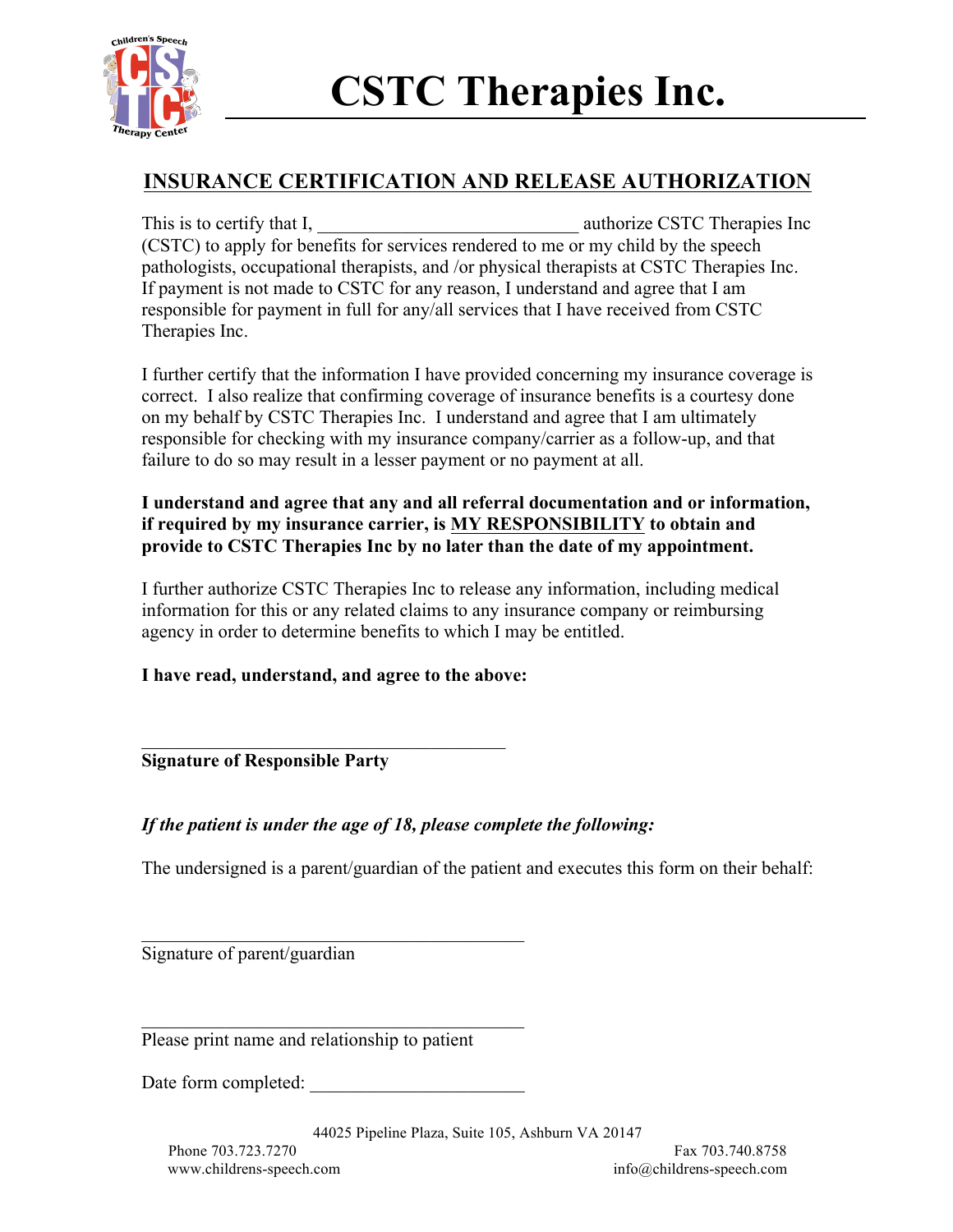

### **PATIENT FINANCIAL AGREEMENT**

We are pleased you have chosen CSTC Therapies Inc. for your speech therapy care. We are dedicated to providing our patients with the best possible care and service, while keeping the costs to you from increasing. We do not render service in order to collect money, but we must collect in order to render service. We ask your help by understanding and cooperating with our financial policy.

We believe that our Patient Financial Agreement is important and it is our responsibility to inform you of charges and our payment guidelines prior to treatment. Determining costs for insured patients is more difficult and less accurate. Your insurance is a contract between your employer and an insurance company. Benefits received are based on the terms of the contract negotiated between your employer and the insurance company, and not CSTC Therapies Inc. The goal of insurance policies is to provide basic care and many needed services may not be covered. Our office will do everything possible to help you understand and make the most of your insurance benefits. As a courtesy, our office will complete and submit your insurance forms to achieve the maximum reimbursement to which you are entitled. Please remember that you are ultimately responsible for all expenses incurred. We urge you to read your insurance policy so that you are fully aware of coverage and any limitations of the benefits provided. We will gladly discuss our payment options with you before beginning your treatment.

#### **Insurance:**

We participate with certain insurance plans. It is your responsibility to provide us with your correct and current insurance information at the time of your visit and to make sure that we are providers with your specific plan. If you fail to present the correct and current insurance information at the time of your visit, then you agree to be responsible for 100% of our usual and customary charges for your visit.

**If we participate with your plan**, we will provide the service if filing a claim to your insurance company for office charges, unless we have received prior notification of non-covered services. Those services, along with all co-pays and deductibles are the patient's responsibility and must be paid at the time of your visit. Any fees not billable to insurance will be disclosed in advance, and you will be required to sign a waiver acknowledging our policy before services will be rendered. In addition, you will be given the necessary paperwork to file to your insurance company.

We will file the initial claim to your insurance company. Our office policy is to allow for one subsequent filing. If, after the second filing the claim remains unpaid, then the balance will be transferred to your responsibility and payment will be expected upon receipt of a statement. We will work with you to ensure that our services have been billed correctly. The ultimate responsibility for the timely payment for services rendered is yours. If you are owed a refund, the refund will only be issued when your account balance is zero.

**If we do not participate with your insurance**, payment in full will be due at the time of your visit.

### **Payment for services performed:**

Our office accepts cash, personal checks, Visa, MasterCard, and Discover. All copays need to be paid at the time of service. There is a \$40.00 charge for returned checks. Any patients requiring correspondence via certified mail will be charged a \$20.00 fee. All outstanding balances are due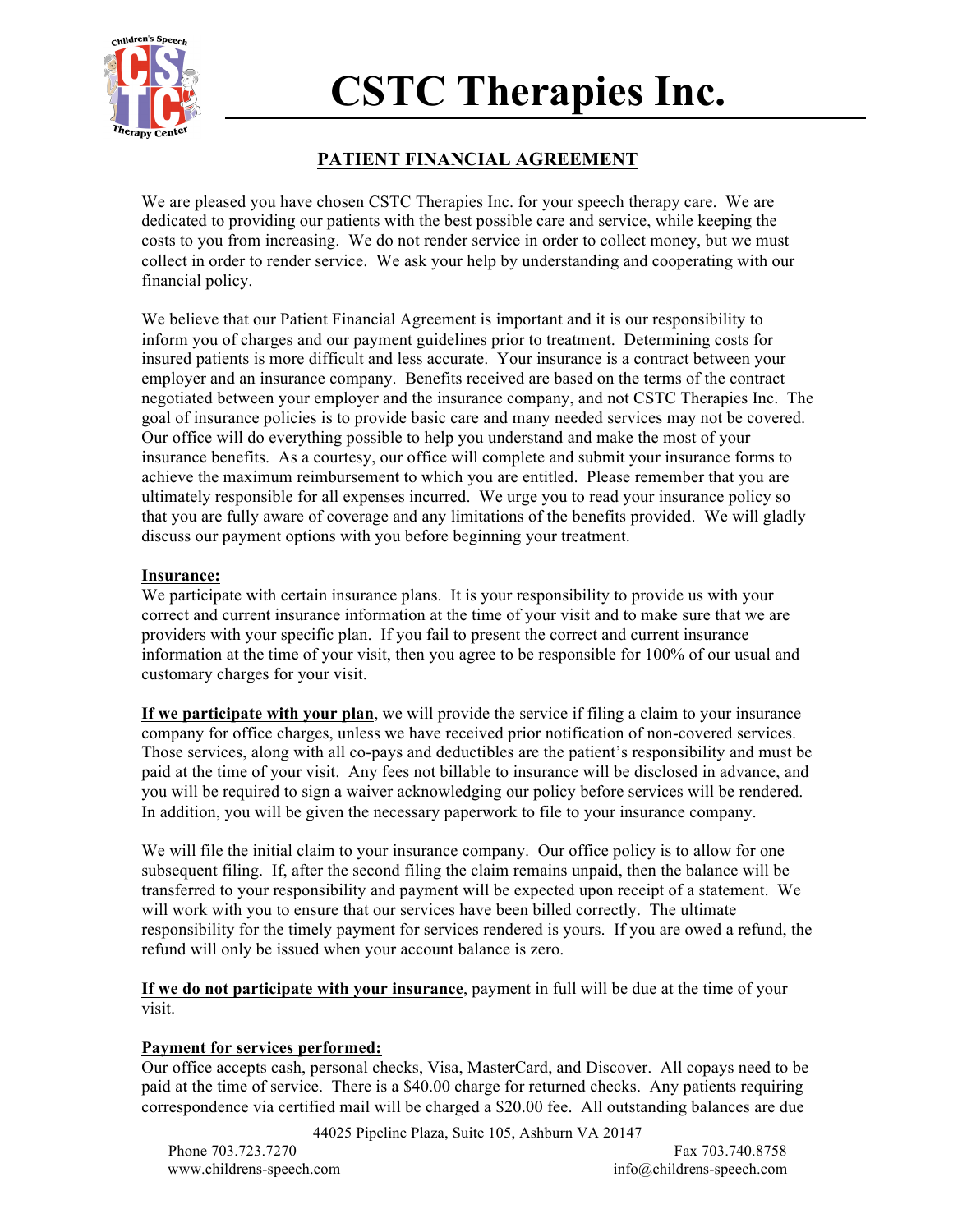

within thirty (30) days, unless prior arrangements are made with the billing office. All copays must be paid by the end of the month. Any balance on copays left at the end of the month will be charged a finance charge of 10% of your remaining balance. All balances over 90 days may be sent to a collection agency. You will be financially responsible for all collection and legal fees incurred by CSTC Therapies Inc in the collection of your delinquent balance.

The patient and/or responsible party has received, read and understand the financial agreement. The patient and /or responsible party listed below hereby agree to pay all charges submitted by this office during the course of treatment for the patient. If the patient has insurance coverage with whom this office has a contracted agreement, the patient and /or responsible party agree to pay all applicable co-payments, and deductibles which arise during the course of treatment for the patient. The patient and/or responsible party also agree to pay for treatment rendered to the patient, which is not considered to be covered by insurance.

I HAVE READ AND UNDERSTAND THE FINANCIAL POLICY SET FORTH BY CSTC THERAPIES INC AND AGREE TO THE TERMS. I ALSO UNDERSTAND THAT THE TERMS OF THIS POLICY MAY BE AMENDED BY THE PRACTICE AT ANY TIME WITHOUT PRIOR NOTIFICATION TO THE PATIENT.

 $\mathcal{L}_\text{max} = \frac{1}{2} \sum_{i=1}^n \mathcal{L}_\text{max}(\mathbf{x}_i - \mathbf{y}_i)$ 

Parent's Signature Child's Name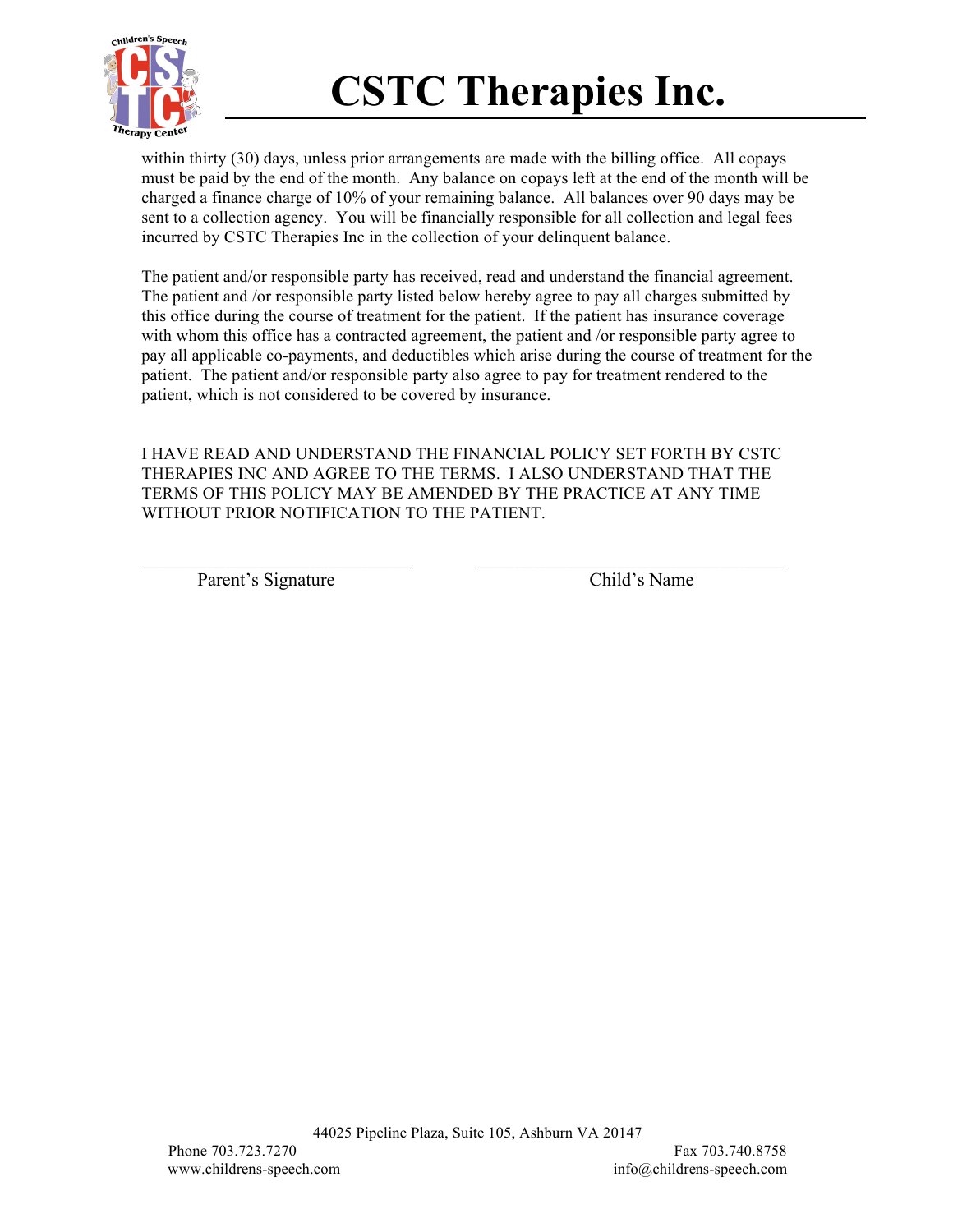

### **Cancellation Policy**

Regular attendance is essential for your child's growth in therapy. Please remember that once a therapy time has been set, that time is reserved for you. However, we understand that there are times when you cannot make a therapy session. Our cancellation policy is below. Please read it over and sign below. If you have any questions, please feel free to ask your therapist.

- **No more than 2 missed therapy sessions may occur within a quarterly period.** 
	- $\circ$  Our quarters are defined as follows: Q1 = January, February, March; Q2 = April, May, June; Q3 = July, August, September; Q4 = October, November, December
	- o If more than 2 cancellations occur, it is your responsibility to reschedule a makeup session during a time that your therapist has availability in order to avoid the missed appointment fee of \$35 per missed therapy session.
	- o Rescheduled therapy sessions must occur within the same quarter as the cancelled session. Any sessions not made up by the end of the quarter will be billed at the end of the quarter.
- **No Shows A therapy session missed with no prior notice or phone call (at least 30 minutes before the session starts) will be charged \$65 for the missed therapy session. There will be no chance to make-up a no-show.** Please respect your therapist's time and email or call them if you have to cancel. Your therapist's email is their name  $@$  childrensspeech.com. **If 2 or more no-shows occur within a quarter, your spot may be removed from the schedule. Please call us back to reschedule a permanent therapy time**.
- All cancellation fees will be billed directly to client. **No cancellation fees will go through your insurance company.**
- **Our answering machine is on 24 hours a day, 7 days a week**. You can call at any time during the day or night to notify CSTC Therapies that you need to cancel your appointment.
- **Pick Up If you cannot pick your child up on time, there will be a charge of \$25 each 5-minute increment that you are late. This will not be charged to your insurance company.**
- **Inclement Weather** CSTC Therapies does not follow the school schedule or closing schedule for inclement weather. CSTC Therapies will inform you of an office closing or therapy cancellation via email and/or phone.

### **By signing below, I acknowledge receipt of the cancellation policy and agree to the terms stipulated above.**

**\_\_\_\_\_\_\_\_\_\_\_\_\_\_\_\_\_\_\_\_\_\_\_\_\_\_\_ \_\_\_\_\_\_\_\_\_\_\_\_\_\_\_\_\_\_\_\_\_\_\_\_ \_\_\_\_\_\_\_\_\_\_\_\_\_\_\_\_\_**

Parent's Signature Child's Name Date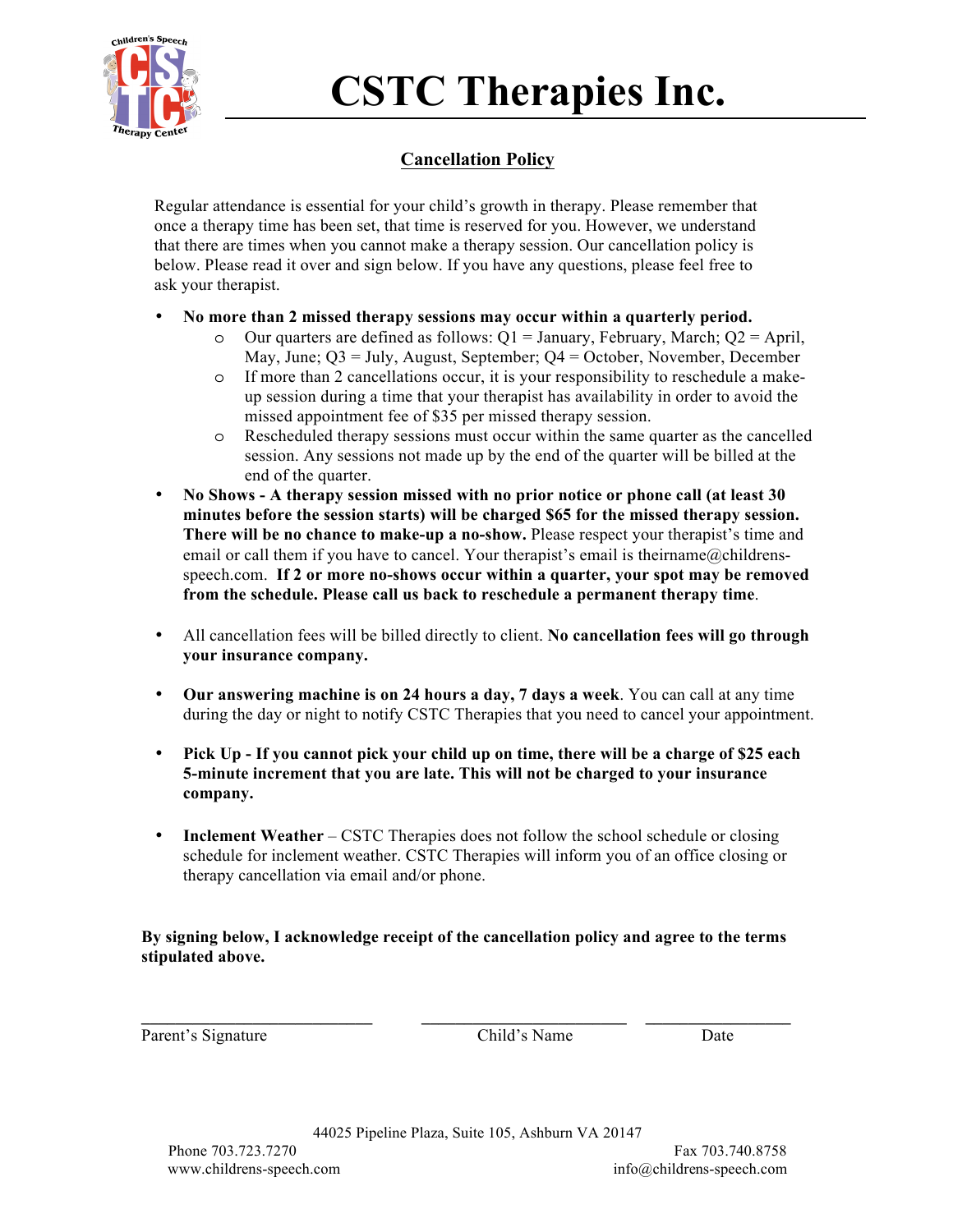

| <b>MEDICAL HISTORY:</b>                                        | YES | NO |
|----------------------------------------------------------------|-----|----|
| Was mother's condition during pregnancy good to excellent?     |     |    |
| Were medications taken during pregnancy? If yes, what?         |     |    |
| Were there any complications/illnesses during pregnancy? What? |     |    |
| Was your baby born within two weeks of due date?               |     |    |
| Was your child adopted?                                        |     |    |
| Were labor and delivery normal?                                |     |    |
| Was labor induced?                                             |     |    |
| Was there evidence of injury or poor health at birth?          |     |    |
| During the first month of life, was child's health good?       |     |    |
| Were there any feeding problems as a baby or toddler?          |     |    |
| Was your child's activity level average as a baby and toddler? |     |    |
| Does your child have allergies or are allergies suspected?     |     |    |
| Was development of teeth normal?                               |     |    |
|                                                                |     |    |

\*\*Please comment on any of the above areas that were unusual:

Has your child had ear infections? List frequency and severity. Were antibiotics effective in treating the problem?

Has your child had hearing testing or tympanometric testing? When and where? Does your child have tubes in his ears? Do you have any concerns about his hearing?

 $\mathcal{L}_\mathcal{L} = \{ \mathcal{L}_\mathcal{L} = \{ \mathcal{L}_\mathcal{L} = \{ \mathcal{L}_\mathcal{L} = \{ \mathcal{L}_\mathcal{L} = \{ \mathcal{L}_\mathcal{L} = \{ \mathcal{L}_\mathcal{L} = \{ \mathcal{L}_\mathcal{L} = \{ \mathcal{L}_\mathcal{L} = \{ \mathcal{L}_\mathcal{L} = \{ \mathcal{L}_\mathcal{L} = \{ \mathcal{L}_\mathcal{L} = \{ \mathcal{L}_\mathcal{L} = \{ \mathcal{L}_\mathcal{L} = \{ \mathcal{L}_\mathcal{$ 

 $\mathcal{L}_\mathcal{L} = \{ \mathcal{L}_\mathcal{L} = \{ \mathcal{L}_\mathcal{L} = \{ \mathcal{L}_\mathcal{L} = \{ \mathcal{L}_\mathcal{L} = \{ \mathcal{L}_\mathcal{L} = \{ \mathcal{L}_\mathcal{L} = \{ \mathcal{L}_\mathcal{L} = \{ \mathcal{L}_\mathcal{L} = \{ \mathcal{L}_\mathcal{L} = \{ \mathcal{L}_\mathcal{L} = \{ \mathcal{L}_\mathcal{L} = \{ \mathcal{L}_\mathcal{L} = \{ \mathcal{L}_\mathcal{L} = \{ \mathcal{L}_\mathcal{$ 

 $\mathcal{L}_\mathcal{L} = \{ \mathcal{L}_\mathcal{L} = \{ \mathcal{L}_\mathcal{L} = \{ \mathcal{L}_\mathcal{L} = \{ \mathcal{L}_\mathcal{L} = \{ \mathcal{L}_\mathcal{L} = \{ \mathcal{L}_\mathcal{L} = \{ \mathcal{L}_\mathcal{L} = \{ \mathcal{L}_\mathcal{L} = \{ \mathcal{L}_\mathcal{L} = \{ \mathcal{L}_\mathcal{L} = \{ \mathcal{L}_\mathcal{L} = \{ \mathcal{L}_\mathcal{L} = \{ \mathcal{L}_\mathcal{L} = \{ \mathcal{L}_\mathcal{$  $\mathcal{L}_\mathcal{L} = \{ \mathcal{L}_\mathcal{L} = \{ \mathcal{L}_\mathcal{L} = \{ \mathcal{L}_\mathcal{L} = \{ \mathcal{L}_\mathcal{L} = \{ \mathcal{L}_\mathcal{L} = \{ \mathcal{L}_\mathcal{L} = \{ \mathcal{L}_\mathcal{L} = \{ \mathcal{L}_\mathcal{L} = \{ \mathcal{L}_\mathcal{L} = \{ \mathcal{L}_\mathcal{L} = \{ \mathcal{L}_\mathcal{L} = \{ \mathcal{L}_\mathcal{L} = \{ \mathcal{L}_\mathcal{L} = \{ \mathcal{L}_\mathcal{$ 

 $\mathcal{L}_\mathcal{L} = \{ \mathcal{L}_\mathcal{L} = \{ \mathcal{L}_\mathcal{L} = \{ \mathcal{L}_\mathcal{L} = \{ \mathcal{L}_\mathcal{L} = \{ \mathcal{L}_\mathcal{L} = \{ \mathcal{L}_\mathcal{L} = \{ \mathcal{L}_\mathcal{L} = \{ \mathcal{L}_\mathcal{L} = \{ \mathcal{L}_\mathcal{L} = \{ \mathcal{L}_\mathcal{L} = \{ \mathcal{L}_\mathcal{L} = \{ \mathcal{L}_\mathcal{L} = \{ \mathcal{L}_\mathcal{L} = \{ \mathcal{L}_\mathcal{$  $\mathcal{L}_\mathcal{L} = \{ \mathcal{L}_\mathcal{L} = \{ \mathcal{L}_\mathcal{L} = \{ \mathcal{L}_\mathcal{L} = \{ \mathcal{L}_\mathcal{L} = \{ \mathcal{L}_\mathcal{L} = \{ \mathcal{L}_\mathcal{L} = \{ \mathcal{L}_\mathcal{L} = \{ \mathcal{L}_\mathcal{L} = \{ \mathcal{L}_\mathcal{L} = \{ \mathcal{L}_\mathcal{L} = \{ \mathcal{L}_\mathcal{L} = \{ \mathcal{L}_\mathcal{L} = \{ \mathcal{L}_\mathcal{L} = \{ \mathcal{L}_\mathcal{$ 

List any additional illnesses, injuries and hospitalizations your child has had, including severity of illness and frequency. List any medications that are taken regularly.

### DEVELOPMENTAL HISTORY:

Does your child exhibit or has he exhibited any of the following behaviors? If so, please indicate age and any attempts to alter his behavior.

| <b>Behavior</b>                    | Age | Comments |
|------------------------------------|-----|----------|
| <b>Excessive Shyness</b>           |     |          |
| Thumb/Pacifier Sucking             |     |          |
| Difficulty separating from parents |     |          |
| Face Twitching                     |     |          |
| <b>Strong Fears/Nightmares</b>     |     |          |
| <b>Temper Tantrums</b>             |     |          |
| Sleep Difficulties or Bedwetting   |     |          |
| Difficulty sitting still           |     |          |
| Inability to complete activities   |     |          |
| <b>Attention Problems</b>          |     |          |
|                                    |     |          |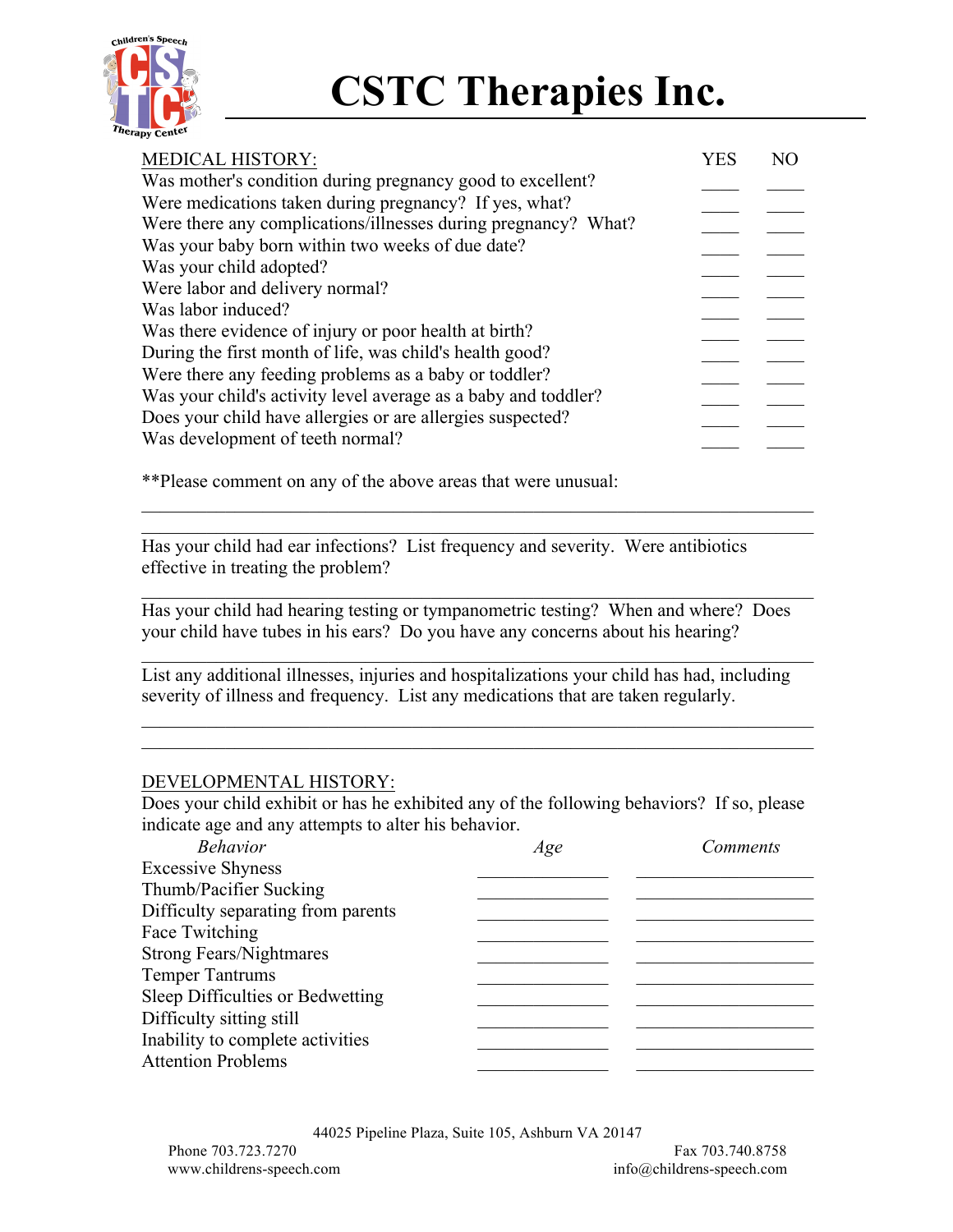

Does your child play well with other children? Do you have any concerns about your child's play?

 $\mathcal{L}_\text{max}$  , and the contribution of the contribution of the contribution of the contribution of the contribution of the contribution of the contribution of the contribution of the contribution of the contribution of t

 $\mathcal{L}_\text{max} = \mathcal{L}_\text{max} = \mathcal{L}_\text{max} = \mathcal{L}_\text{max} = \mathcal{L}_\text{max} = \mathcal{L}_\text{max} = \mathcal{L}_\text{max} = \mathcal{L}_\text{max} = \mathcal{L}_\text{max} = \mathcal{L}_\text{max} = \mathcal{L}_\text{max} = \mathcal{L}_\text{max} = \mathcal{L}_\text{max} = \mathcal{L}_\text{max} = \mathcal{L}_\text{max} = \mathcal{L}_\text{max} = \mathcal{L}_\text{max} = \mathcal{L}_\text{max} = \mathcal{$ 

Does your child have any academic difficulties?

When did your child first achieve the following motor milestones? Please comment on difficulties or concerns.

| Milestone                 | Age | Comments |
|---------------------------|-----|----------|
| Crawling                  |     |          |
| <b>Sitting Unassisted</b> |     |          |
| Walking                   |     |          |
| Holding a Cup             |     |          |
| Using a Spoon             |     |          |
| <b>Using Crayons</b>      |     |          |
| <b>Toilet Training</b>    |     |          |

When did your child first exhibit the following speech/language skills?

| Milestone                     | Age | Comments |
|-------------------------------|-----|----------|
| <b>Babbling</b>               |     |          |
| <b>Imitating Words</b>        |     |          |
| Using first word meaningfully |     |          |
| Putting words together        |     |          |

Did your child's speech/language development seem to develop normally and then stop or regress?

44025 Pipeline Plaza, Suite 105, Ashburn VA 20147  $\mathcal{L}_\text{max} = \mathcal{L}_\text{max} = \mathcal{L}_\text{max} = \mathcal{L}_\text{max} = \mathcal{L}_\text{max} = \mathcal{L}_\text{max} = \mathcal{L}_\text{max} = \mathcal{L}_\text{max} = \mathcal{L}_\text{max} = \mathcal{L}_\text{max} = \mathcal{L}_\text{max} = \mathcal{L}_\text{max} = \mathcal{L}_\text{max} = \mathcal{L}_\text{max} = \mathcal{L}_\text{max} = \mathcal{L}_\text{max} = \mathcal{L}_\text{max} = \mathcal{L}_\text{max} = \mathcal{$ Does (s)he understand what is said to her?  $\mathcal{L}_\text{max} = \mathcal{L}_\text{max} = \mathcal{L}_\text{max} = \mathcal{L}_\text{max} = \mathcal{L}_\text{max} = \mathcal{L}_\text{max} = \mathcal{L}_\text{max} = \mathcal{L}_\text{max} = \mathcal{L}_\text{max} = \mathcal{L}_\text{max} = \mathcal{L}_\text{max} = \mathcal{L}_\text{max} = \mathcal{L}_\text{max} = \mathcal{L}_\text{max} = \mathcal{L}_\text{max} = \mathcal{L}_\text{max} = \mathcal{L}_\text{max} = \mathcal{L}_\text{max} = \mathcal{$ Does (s)he follow spoken directions?  $\mathcal{L}_\mathcal{L} = \{ \mathcal{L}_\mathcal{L} = \{ \mathcal{L}_\mathcal{L} = \{ \mathcal{L}_\mathcal{L} = \{ \mathcal{L}_\mathcal{L} = \{ \mathcal{L}_\mathcal{L} = \{ \mathcal{L}_\mathcal{L} = \{ \mathcal{L}_\mathcal{L} = \{ \mathcal{L}_\mathcal{L} = \{ \mathcal{L}_\mathcal{L} = \{ \mathcal{L}_\mathcal{L} = \{ \mathcal{L}_\mathcal{L} = \{ \mathcal{L}_\mathcal{L} = \{ \mathcal{L}_\mathcal{L} = \{ \mathcal{L}_\mathcal{$ Does (s)he talk in (check one) single words  $\vert \vert$ ; phrases  $\vert \vert$ ; complete but grammatically incorrect sentences  $\begin{bmatrix} \cdot & \cdot & \cdot \\ \cdot & \cdot & \cdot \\ \cdot & \cdot & \cdot \\ \cdot & \cdot & \cdot \end{bmatrix}$ ; complete grammatically correct sentences  $\begin{bmatrix} \cdot & \cdot & \cdot \\ \cdot & \cdot & \cdot \\ \cdot & \cdot & \cdot \end{bmatrix}$ Does (s)he retell stories or experiences that can be understood? Does (s)he often hesitate and/or repeat sounds and words? Is his/her speech (check one) too fast \_\_\_\_\_, too slow \_\_\_\_\_, average \_\_\_\_\_\_?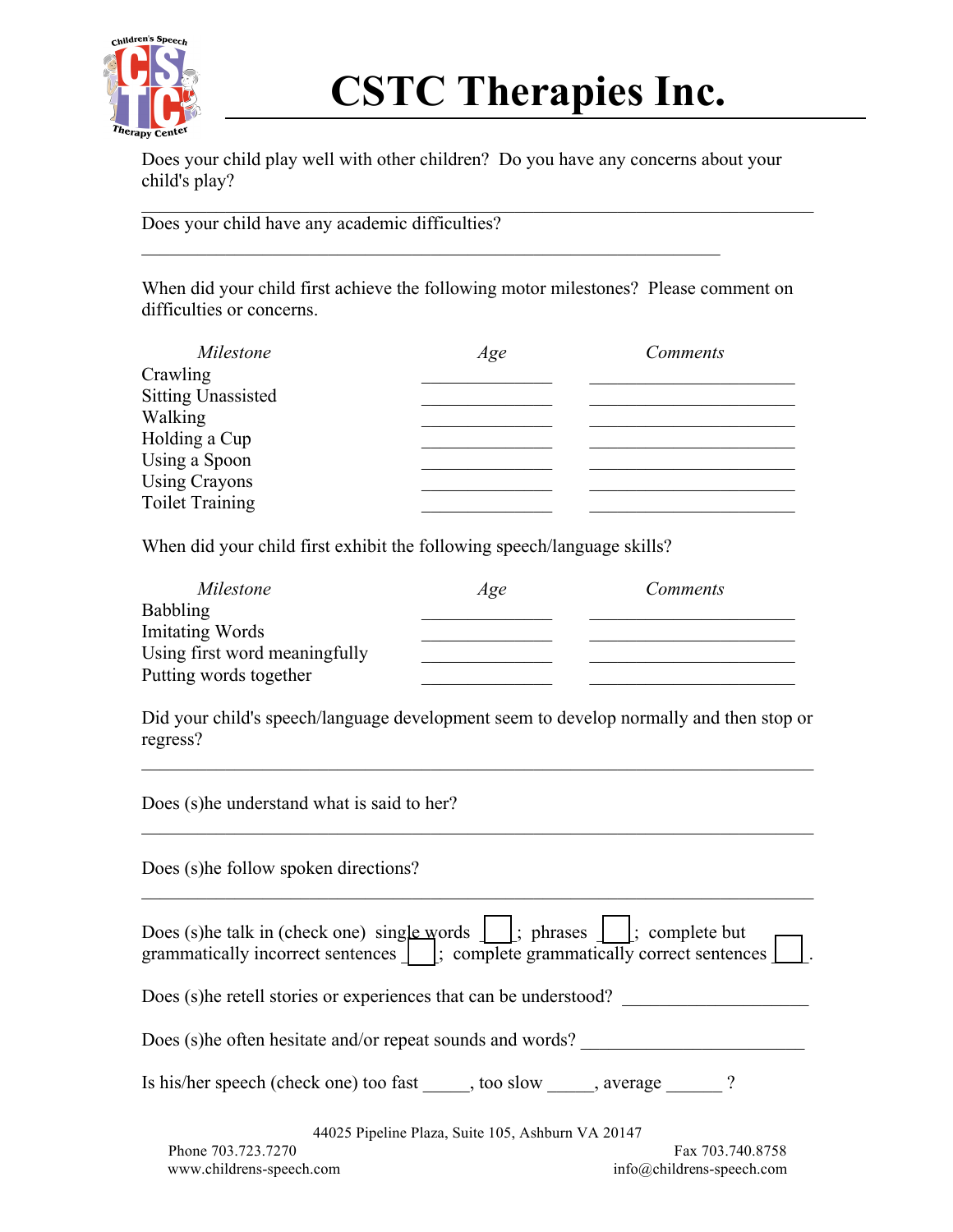

| <b>ENVIRONMENTAL HISTORY:</b><br>Names of Siblings | <b>Birth Dates</b> |
|----------------------------------------------------|--------------------|
|                                                    |                    |
| Others in the Home                                 |                    |

Have any other family members or relatives had the following difficulties?

| Yes? |  |
|------|--|
|      |  |
|      |  |
|      |  |
|      |  |
|      |  |
|      |  |

| Difficulty                 | Yes? | Relationship to Child |
|----------------------------|------|-----------------------|
| Speech or Language Problem |      |                       |
| <b>Hearing Problem</b>     |      |                       |
| Learning Disability        |      |                       |
| <b>Reading Problem</b>     |      |                       |
| <b>Emotional Problems</b>  |      |                       |
| Other                      |      |                       |
|                            |      |                       |

### PRIOR EVALUATIONS/THERAPY:

Has your child been seen by any other specialists? Yes No Please list any specialists your child has seen for medical, developmental, or educational concerns. Please list current therapists, if any.

 $\mathcal{L}_\mathcal{L} = \{ \mathcal{L}_\mathcal{L} = \{ \mathcal{L}_\mathcal{L} = \{ \mathcal{L}_\mathcal{L} = \{ \mathcal{L}_\mathcal{L} = \{ \mathcal{L}_\mathcal{L} = \{ \mathcal{L}_\mathcal{L} = \{ \mathcal{L}_\mathcal{L} = \{ \mathcal{L}_\mathcal{L} = \{ \mathcal{L}_\mathcal{L} = \{ \mathcal{L}_\mathcal{L} = \{ \mathcal{L}_\mathcal{L} = \{ \mathcal{L}_\mathcal{L} = \{ \mathcal{L}_\mathcal{L} = \{ \mathcal{L}_\mathcal{$  $\mathcal{L}_\mathcal{L} = \{ \mathcal{L}_\mathcal{L} = \{ \mathcal{L}_\mathcal{L} = \{ \mathcal{L}_\mathcal{L} = \{ \mathcal{L}_\mathcal{L} = \{ \mathcal{L}_\mathcal{L} = \{ \mathcal{L}_\mathcal{L} = \{ \mathcal{L}_\mathcal{L} = \{ \mathcal{L}_\mathcal{L} = \{ \mathcal{L}_\mathcal{L} = \{ \mathcal{L}_\mathcal{L} = \{ \mathcal{L}_\mathcal{L} = \{ \mathcal{L}_\mathcal{L} = \{ \mathcal{L}_\mathcal{L} = \{ \mathcal{L}_\mathcal{$  $\mathcal{L}_\mathcal{L} = \{ \mathcal{L}_\mathcal{L} = \{ \mathcal{L}_\mathcal{L} = \{ \mathcal{L}_\mathcal{L} = \{ \mathcal{L}_\mathcal{L} = \{ \mathcal{L}_\mathcal{L} = \{ \mathcal{L}_\mathcal{L} = \{ \mathcal{L}_\mathcal{L} = \{ \mathcal{L}_\mathcal{L} = \{ \mathcal{L}_\mathcal{L} = \{ \mathcal{L}_\mathcal{L} = \{ \mathcal{L}_\mathcal{L} = \{ \mathcal{L}_\mathcal{L} = \{ \mathcal{L}_\mathcal{L} = \{ \mathcal{L}_\mathcal{$  $\mathcal{L}_\mathcal{L} = \{ \mathcal{L}_\mathcal{L} = \{ \mathcal{L}_\mathcal{L} = \{ \mathcal{L}_\mathcal{L} = \{ \mathcal{L}_\mathcal{L} = \{ \mathcal{L}_\mathcal{L} = \{ \mathcal{L}_\mathcal{L} = \{ \mathcal{L}_\mathcal{L} = \{ \mathcal{L}_\mathcal{L} = \{ \mathcal{L}_\mathcal{L} = \{ \mathcal{L}_\mathcal{L} = \{ \mathcal{L}_\mathcal{L} = \{ \mathcal{L}_\mathcal{L} = \{ \mathcal{L}_\mathcal{L} = \{ \mathcal{L}_\mathcal{$ 

Please add any additional comments or information that we may need to know in order to better serve your child. Thank you.

 $\mathcal{L}_\mathcal{L} = \{ \mathcal{L}_\mathcal{L} = \{ \mathcal{L}_\mathcal{L} = \{ \mathcal{L}_\mathcal{L} = \{ \mathcal{L}_\mathcal{L} = \{ \mathcal{L}_\mathcal{L} = \{ \mathcal{L}_\mathcal{L} = \{ \mathcal{L}_\mathcal{L} = \{ \mathcal{L}_\mathcal{L} = \{ \mathcal{L}_\mathcal{L} = \{ \mathcal{L}_\mathcal{L} = \{ \mathcal{L}_\mathcal{L} = \{ \mathcal{L}_\mathcal{L} = \{ \mathcal{L}_\mathcal{L} = \{ \mathcal{L}_\mathcal{$  $\mathcal{L}_\text{max} = \mathcal{L}_\text{max} = \mathcal{L}_\text{max} = \mathcal{L}_\text{max} = \mathcal{L}_\text{max} = \mathcal{L}_\text{max} = \mathcal{L}_\text{max} = \mathcal{L}_\text{max} = \mathcal{L}_\text{max} = \mathcal{L}_\text{max} = \mathcal{L}_\text{max} = \mathcal{L}_\text{max} = \mathcal{L}_\text{max} = \mathcal{L}_\text{max} = \mathcal{L}_\text{max} = \mathcal{L}_\text{max} = \mathcal{L}_\text{max} = \mathcal{L}_\text{max} = \mathcal{$  $\mathcal{L}_\text{max} = \mathcal{L}_\text{max} = \mathcal{L}_\text{max} = \mathcal{L}_\text{max} = \mathcal{L}_\text{max} = \mathcal{L}_\text{max} = \mathcal{L}_\text{max} = \mathcal{L}_\text{max} = \mathcal{L}_\text{max} = \mathcal{L}_\text{max} = \mathcal{L}_\text{max} = \mathcal{L}_\text{max} = \mathcal{L}_\text{max} = \mathcal{L}_\text{max} = \mathcal{L}_\text{max} = \mathcal{L}_\text{max} = \mathcal{L}_\text{max} = \mathcal{L}_\text{max} = \mathcal{$ 

 $\mathcal{L}_\mathcal{L} = \{ \mathcal{L}_\mathcal{L} = \{ \mathcal{L}_\mathcal{L} = \{ \mathcal{L}_\mathcal{L} = \{ \mathcal{L}_\mathcal{L} = \{ \mathcal{L}_\mathcal{L} = \{ \mathcal{L}_\mathcal{L} = \{ \mathcal{L}_\mathcal{L} = \{ \mathcal{L}_\mathcal{L} = \{ \mathcal{L}_\mathcal{L} = \{ \mathcal{L}_\mathcal{L} = \{ \mathcal{L}_\mathcal{L} = \{ \mathcal{L}_\mathcal{L} = \{ \mathcal{L}_\mathcal{L} = \{ \mathcal{L}_\mathcal{$  $\mathcal{L}_\mathcal{L} = \{ \mathcal{L}_\mathcal{L} = \{ \mathcal{L}_\mathcal{L} = \{ \mathcal{L}_\mathcal{L} = \{ \mathcal{L}_\mathcal{L} = \{ \mathcal{L}_\mathcal{L} = \{ \mathcal{L}_\mathcal{L} = \{ \mathcal{L}_\mathcal{L} = \{ \mathcal{L}_\mathcal{L} = \{ \mathcal{L}_\mathcal{L} = \{ \mathcal{L}_\mathcal{L} = \{ \mathcal{L}_\mathcal{L} = \{ \mathcal{L}_\mathcal{L} = \{ \mathcal{L}_\mathcal{L} = \{ \mathcal{L}_\mathcal{$ 

\*\*Please return this form along with copies of any previous evaluations, educational plans or other reports you would like us to consider when assessing or treating your child.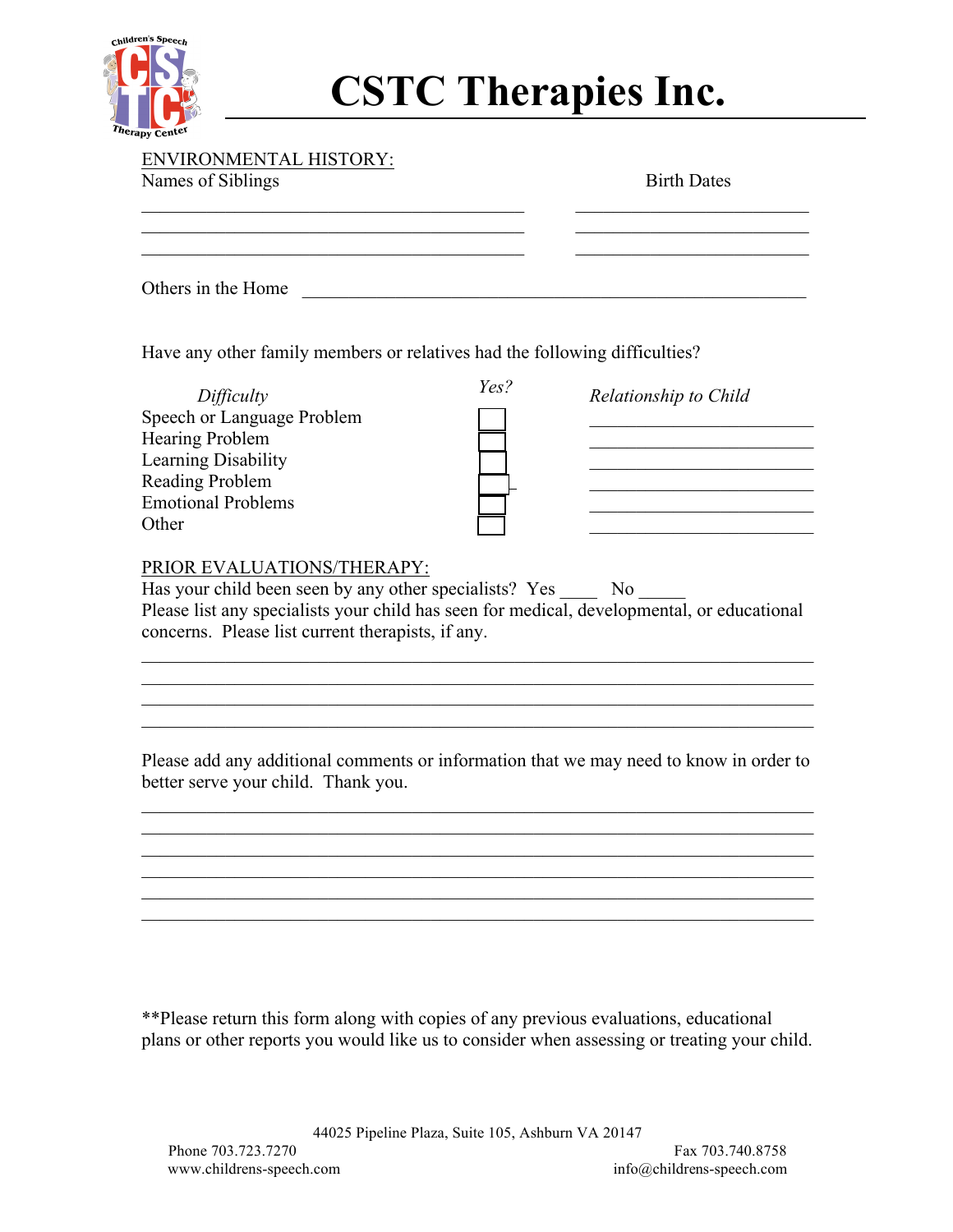

## **REVIEW OF CSTC POLICIES**

- 1. **PAYMENT IS DUE AT THE TIME OF SERVICE** unless other arrangements have been made with our office.
- 2. Third party reimbursement should be paid directly to parents unless the insurance carrier requires that payment be made to **CSTC** directly. You are obligated to pay us for all services provided on your behalf, regardless of whether or not other services are covered by your policy with your insurance carrier. You are responsible for providing the required information necessary for obtaining insurance coverage and authorization. We will be happy to assist you.
- 3. Regular attendance is essential for your child's growth in therapy. Your child's appointment time has been exclusively reserved for you and your child. However, should you need to cancel a session, please try and reschedule your cancelled session. If more than 2 cancellations occur and are not made up per 3-month period, a \$35 missed therapy fee will be applied.
- 4. **A therapy session missed with no prior notice or phone call (No show) will be charged \$60 for missed therapy session**. Exception to this charge policy will be considered if the client makes up the session at a time available in the therapist's schedule.
- 5. All cancellations will be billed directly to client. **No cancellations will go through your insurance company.**
- 6. **If 3 or more no shows occur in a 3-month period, CSTC Therapies reserves the right to discontinue treatment.**
- 7. Please note that **we do NOT follow the school calendar** regarding holidays and inclement weather. Please confirm appointments with your therapist if you have any questions regarding your therapy schedule.
- 8. The waiting area is equipped with toys and books for your child's use while in therapy as well as for anyone's use while in the waiting area. Please keep the waiting area reasonably quiet and assist the children with toy cleanup.
- 9. Please give your therapist at least 2-weeks notice if you need a written report/letter, etc. for an IEP meeting or other professional meeting.

By signing below, I acknowledge receipt CSTC Policy Statement and agree to the terms stipulated above.

Parent's Signature Child's Name

44025 Pipeline Plaza, Suite 105, Ashburn VA 20147

 $\mathcal{L}_\text{max} = \mathcal{L}_\text{max} = \mathcal{L}_\text{max} = \mathcal{L}_\text{max} = \mathcal{L}_\text{max} = \mathcal{L}_\text{max} = \mathcal{L}_\text{max} = \mathcal{L}_\text{max} = \mathcal{L}_\text{max} = \mathcal{L}_\text{max} = \mathcal{L}_\text{max} = \mathcal{L}_\text{max} = \mathcal{L}_\text{max} = \mathcal{L}_\text{max} = \mathcal{L}_\text{max} = \mathcal{L}_\text{max} = \mathcal{L}_\text{max} = \mathcal{L}_\text{max} = \mathcal{$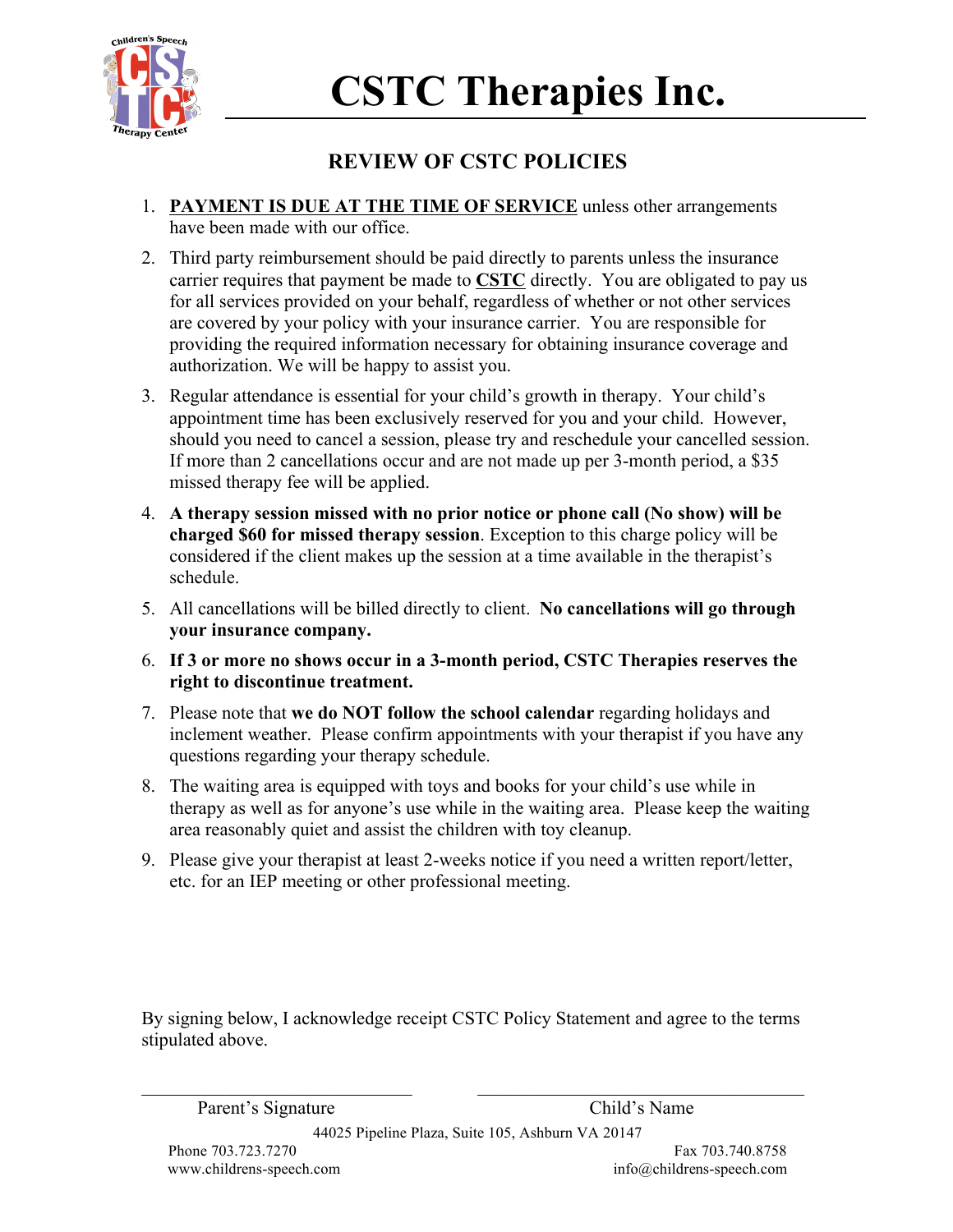

### **Release of Information**

I give permission for Children's Speech Therapy Center to release information regarding

 $\_$  to  $\_$ (child's name) (name of doctor, school, therapist, etc.)

 $\mathcal{L}_\text{max} = \mathcal{L}_\text{max} = \mathcal{L}_\text{max} = \mathcal{L}_\text{max} = \mathcal{L}_\text{max} = \mathcal{L}_\text{max} = \mathcal{L}_\text{max} = \mathcal{L}_\text{max} = \mathcal{L}_\text{max} = \mathcal{L}_\text{max} = \mathcal{L}_\text{max} = \mathcal{L}_\text{max} = \mathcal{L}_\text{max} = \mathcal{L}_\text{max} = \mathcal{L}_\text{max} = \mathcal{L}_\text{max} = \mathcal{L}_\text{max} = \mathcal{L}_\text{max} = \mathcal{$ 

(doctor's, school's, therapist's address and phone number)

 $\_$  , and the set of the set of the set of the set of the set of the set of the set of the set of the set of the set of the set of the set of the set of the set of the set of the set of the set of the set of the set of th

(parent/guardian's signature) (date)

### **Videotaping and Photography**

Use of videotaping and/or photography is often used in order to aid in the assessment, evaluation, and/or treatment of your child. These photos and videos are used solely for the purposes of visual aids during therapy, documentation and assessment of progress over time. CSTC Therapies will protect all videos and photographs and will follow all confidentiality for our clients.

\_\_\_\_\_\_\_\_\_\_\_(Please initial) I give permission for my child to be videotaped and/or photographed for the aforementioned purposes and will not be shared with any person outside this practice.

Parent Signature Date

 $\mathcal{L}_\text{max}$  and the contract of the contract of the contract of the contract of the contract of the contract of

**Email** 

\_\_\_\_\_\_\_(Please initial) I give permission for CSTC Therapies to contact me via email regarding my child's speech therapy session.

\_\_\_\_\_\_\_(Please initial) I give permission for CSTC Therapies to send documentation such as evaluations, progress reports, and/or treatment plans via email. s

 $\mathcal{L}_\text{max}$  and  $\mathcal{L}_\text{max}$  and  $\mathcal{L}_\text{max}$  and  $\mathcal{L}_\text{max}$  and  $\mathcal{L}_\text{max}$ Signature Date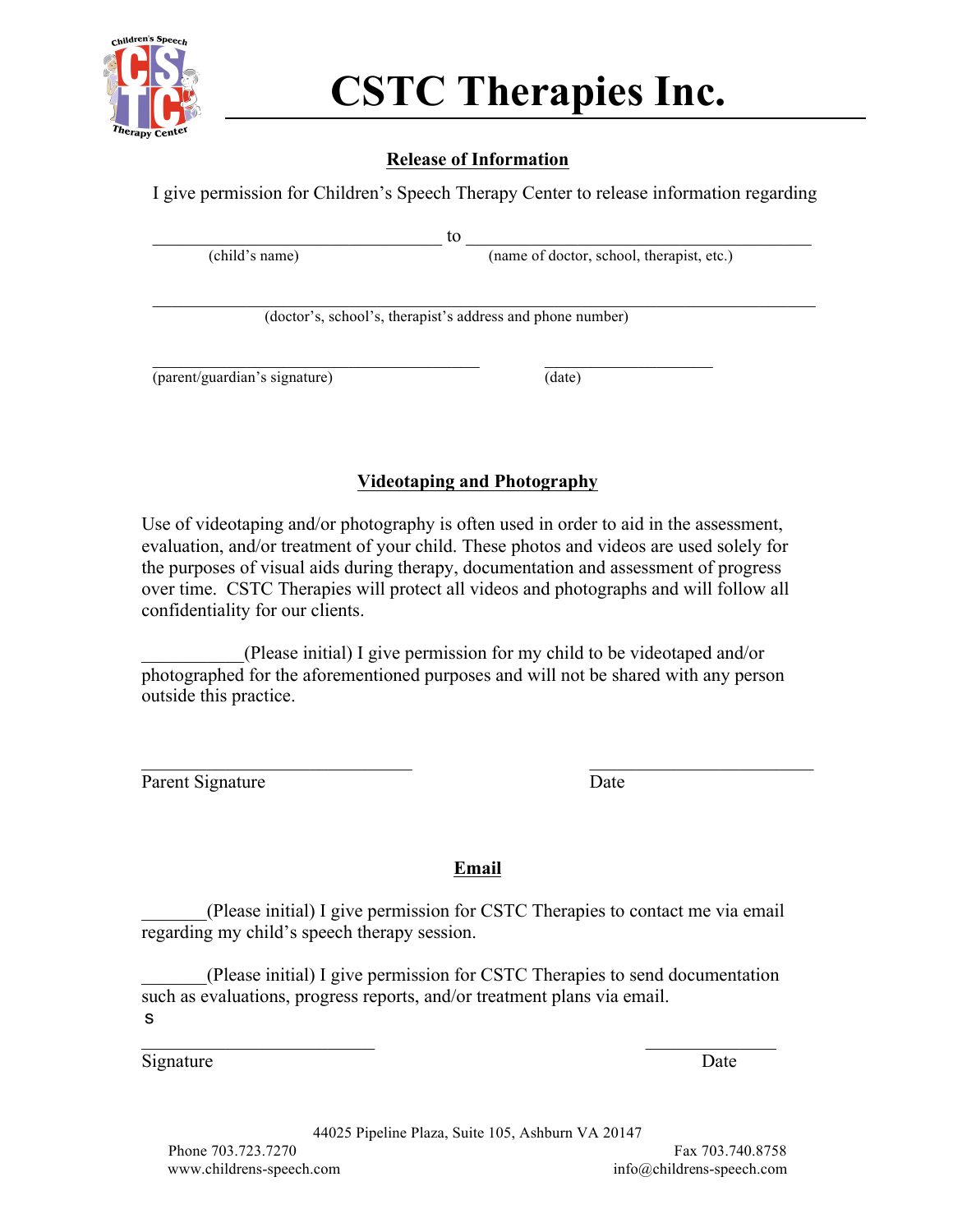

### **HIPAA Notice of Privacy Practices**

THIS NOTICE DESCRIBES HOW MEDICAL INFORMATION ABOUT YOU MAY BE USED AND DISCLOSED AND HOW YOU CAN GET ACCESS TO THIS INFORMATION. PLEASE REVIEW IT CAREFULLY.

#### **Who Will Follow This Notice**

This joint notice applies to our staff, business associates and therapists while they are treating you in our facility. It describes how we will use and share your information, how we are required by law to maintain the privacy of your health information and to provide you with notice of our legal duties and privacy practices with respect to your protected health information (PHI). PHI is information about you, including demographic information, that may identify you and that relates to your health or condition and related health care services. We are required to abide by the terms of the notice currently in effect. If you have questions about any part of this notice or if you want more information about our privacy practices, please contact our HIPAA Compliance Officer at (703) 723-7270.

**I. How we may use or share your health information.** We are committed to protecting the privacy of your health information. The law permits us to use or share your health information for the following purposes:

1. *Treatment.* We may use or share your PHI with physicians, nurses, and other health care personnel who provide you with health care services or are involved in your care. For example, your PHI may be provided to a physician to whom you have been referred to ensure that the physician has the necessary information to diagnose and treat you.

2. *Payment.* We may use or share your PHI to obtain payment for your health care services. For example, obtaining approval for payment of services from your health plan may require that your PHI be shared with your health plan. We may also provide your PHI to our business associates, such as billing companies.

3. *Health Care Operations.* We may use or share your PHI in order to operate our facilities. For example, we may use your PHI in order to evaluate the quality of health care services that you received or to evaluate the performance of the health care professionals who provided health care services to you. We may also provide your PHI to accountants, attorneys, consultants, and others in order to make sure we're complying with the laws that affect us.

4. *Notification and Communication with Family.* We may release your PHI to a relative, close friend, or any other person you identify, information that directly relates to that person's involvement in your health care unless you object. If you are unable to agree or object to the release, we may release information as necessary if we determine that it is in your best interest based on our professional judgment. We may use or release PHI to notify or assist in notifying a family member, personal representative, or any other person that is responsible for your care to tell them your location or general condition. Finally, we may use or share your PHI to an authorized public or private entity to assist in disaster relief efforts and to coordinate uses and releases to family or other individuals involved in your health care.

5. *Required by law, court, or law enforcement.* We may release PHI when a law requires that we report information to government agencies and law enforcement personnel about victims of abuse, neglect, or domestic violence; when dealing with crime; or when ordered by a court.

6. *Public Health.* As required by law, we may release PHI to public health authorities for purposes related to preventing or controlling disease, injury or disability; reporting to the Food and Drug Administration problems with products and reactions to medications; and reporting disease or infection exposure.

7. *Research.* We may release your health information to researchers conducting research that has been approved by an Institutional Review Board.